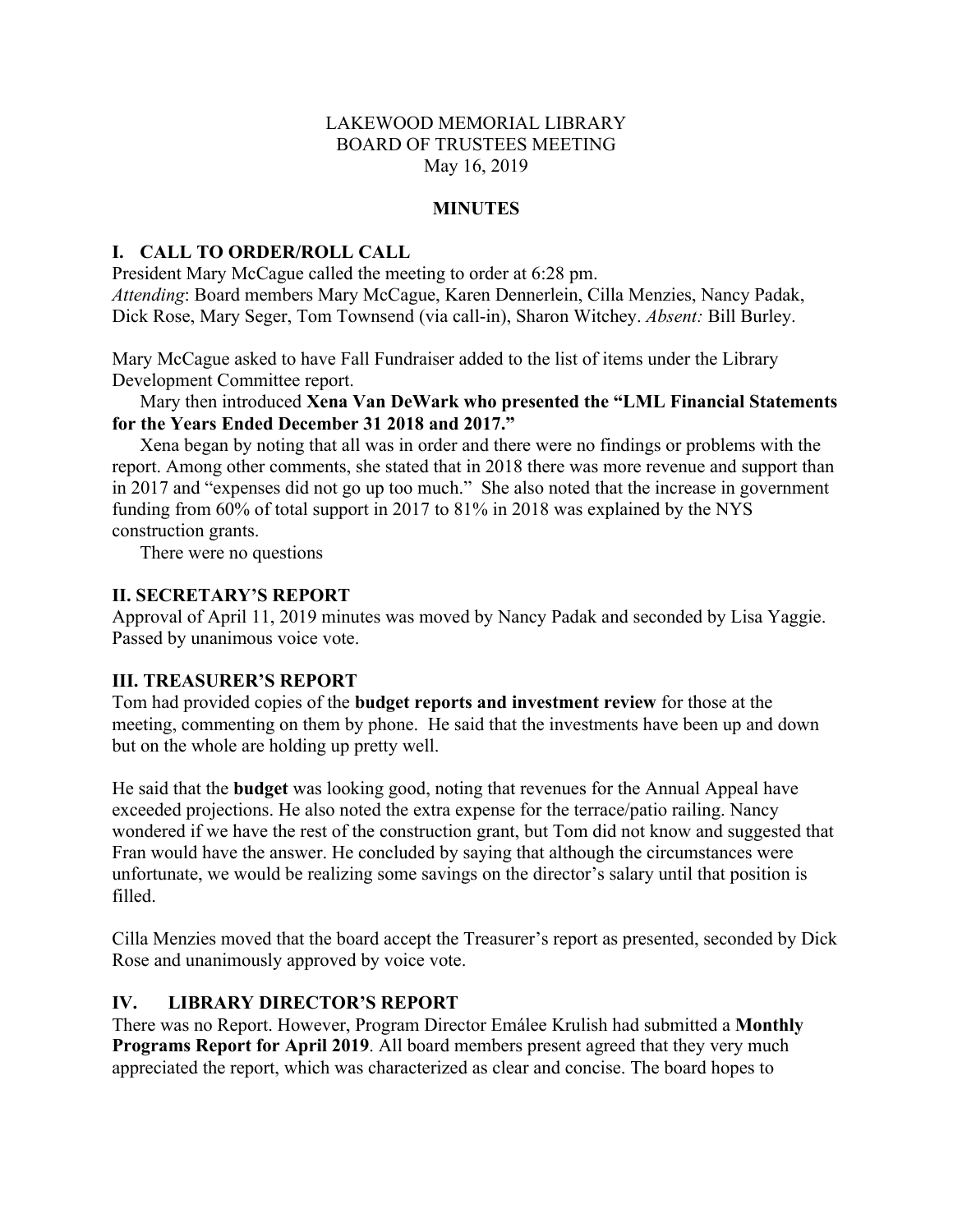continue to receive this report monthly and wondered if future versions could also include Em's own observations and recommendations about programming.

# **V. STANDING COMMITTEES**

#### **A. Fundraising Report:**

**a.** Mary Seger reported that as of May 16, 2019, 105 donations totaling \$7,130 had been received in response to the **Annual Appeal**. She said she hopes that by the end of the year, we may reach \$8,000 in total donations.

**b.** Sharon said she had been to a meeting the night before for **GiveBigCHQ (to be held online on June 13)**, and that the big push now is social media. Given the older demographic of our base, she said we will be more effective on email and Instagram than on FaceBook. She will keep us posted. She is also creating awareness of the event among the Youth Ambassadors and is meeting with Shannon on a social media plan. She concluded by saying that we should work hard to bring in many \$10 donors – the goal is not just about the bottom line, financially, it is also about bringing in lots and lots of donors. Nancy Padak said that a FB post can be "boosted" to reach exponentially more contacts for just \$3 and we currently have a \$10 FB credit.

**c.** Cilla reported on the **Ambassadors Fun Run on June 8**, saying that "the kids have done a phenomenal job." They have covered all their costs through sponsor contributions totaling \$3,000+ so now all registrations will be profit. Although they only have a few runners registered, apparently it is normal for most runners to register much closer to the race date. The kids are aiming for 100 but Cilla thinks 40 would be a great achievement. As for publicity, Sharon is writing an article for the *Ledger* and a press release for the *Gazette* and *Post-Journal*.

Tom voiced a concern about paper applications and to whom they should be submitted, along with registration \$\$. He did not think the library should be doing that, but apparently it is listed as the place to mail applications to.

Cilla also said the library staff needs to communicate all race-related contributions received at the library to Nichole Segrue as quickly as possible. Apparently, donors above a certain level will have their names on the race Tshirts and Nichole wants to make sure no donor misses out on that because she was unaware of their gift.

d. Mary Seger reported that the **Fall Fundraiser** committee had held their first meeting, deciding on Friday, Sept. 20 as the event's date. The committee is soliciting sponsors to defray overhead costs and investigating catering alternatives, as everyone feels we should shake things up a bit this year. The committee also plans to make use of the patio during the event (possibly having live music out there) and is finding out about the best way to tent it.

#### **B. Marketing/Publicity Committee Report:**

No report. But Sharon will be doing stories in the *Ledger* and press releases for other media in connection with library events.

#### **C. Personnel Committee Report:**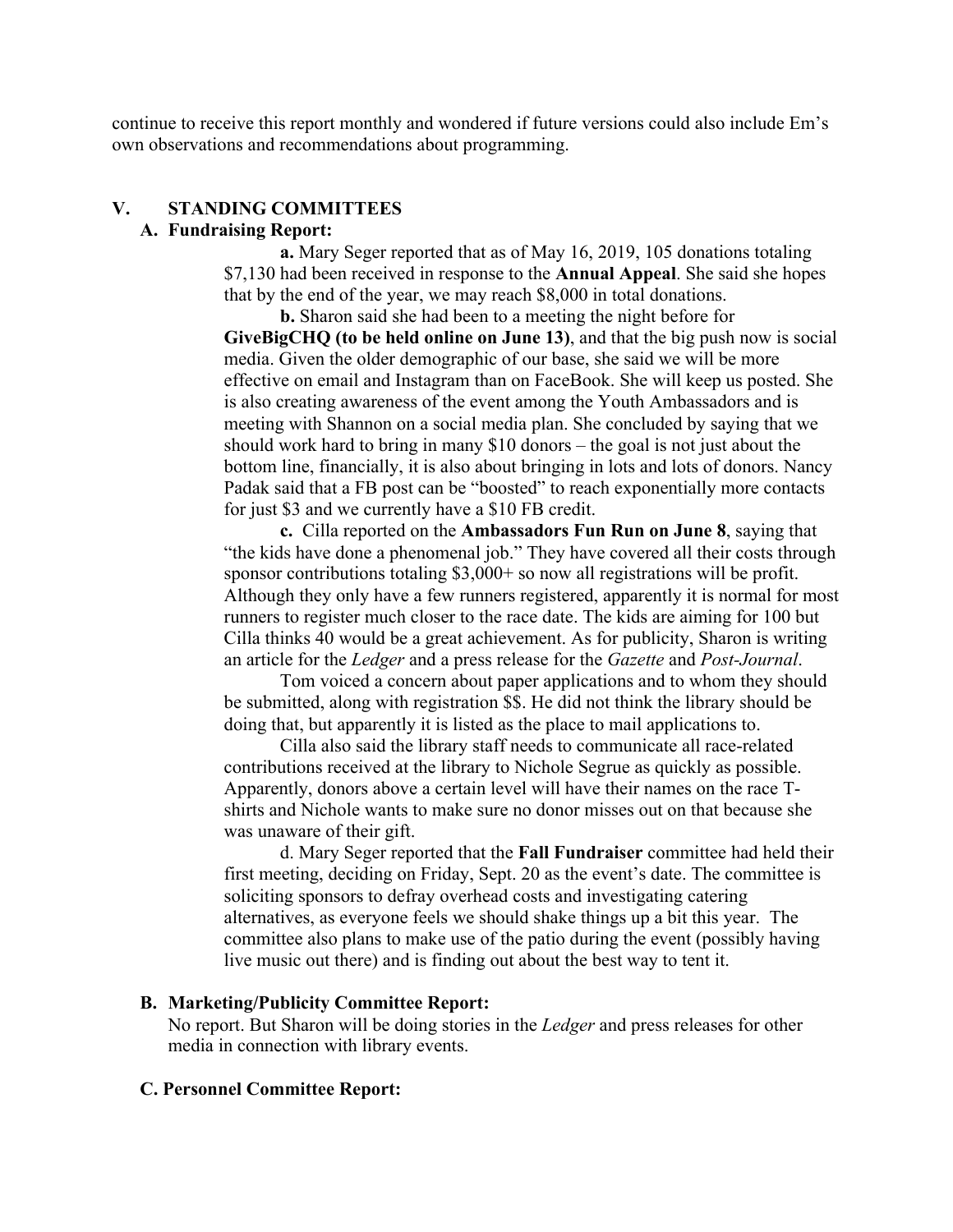**a.** The **Search Committee has received 3 applications for the director's position**, and the postings only went out 2 days ago. The ads were posted on 15 websites as well as indeed.com. Nancy said another possibility was libjob, but unlike the other postings, which were free, it would cost \$200. Tom and Lisa both strongly felt we should cast the net as widely as possible and that, in the grand scheme of things, \$200 was not an unreasonable amount. Lisa Yaggie moved to allocate \$200 for the libjob job posting, Mary Seger seconded and the motion was approved by unanimous voice vote.

Shannon Wright, the HS librarian, had suggested that the Youth Ambassadors could be involved in the search process. It was agreed that a couple of Ambassador representatives could attend the candidate presentations and could submit questions they would like to have asked of each one.

**Search timeline**: Ads went out Tuesday, May 14. Application deadline: end of May. The committee will then develop a short list of candidates, and do phone screening/reference checking. On-site interviews in July. A hire could be made by mid-August. Tom stressed that we should have a list of the questions we expect candidates to be asking *us*, as well as the ones we want to ask *them*.

**b.** Mary McCague said that although there will be **no Interim Director** as such, Jodi, as Assistant Director, has agreed to help keep things running smoothly in the absence of a Library Director. Both Jodi and Mary have spoken to Jan DeKoff, CCLS director, who stands ready to assist Jodi as we all work through this temporary phase.

## **D. Grounds and Facilities Committee Report:**

a. Cilla reported that she has been in touch with Jason, who said he has some rough designs for the **Churchill memorial project** to show Robert Churchill but she did not know if the two had yet been in contact. It is her *hope* that the project will be completed this summer, but as yet there is no timeline. She will ask to see the designs that are shown to Rob.

b. Mary McCague had approached Em about possibly chairing the **ribbon-cutting ceremony for the terrace** but Em said although she does programming, she is not experienced in special events. It was decided that Mary McCague shoul ask Bill Burley if he can honcho the event.

c. Scott Fegley's landscaping business has taken care of **spring clean-up and mulching** but cannot provide the weekly **lawn mowing** we need now that the Village of Lakewood is no longer providing that service for us. Kurt Hahlberg, who currently has the cleaning contract for the library, does have a lawn mowing service and provided the library with a bid of \$45/week during the season. Tom moved to accept the bid, seconded by Dick and approved by unanimous voice vote.

d. Mary Seger said she had touched base with Ricky Turner about the **bike racks** that his business is designing, fabricating and donating to the library. They are at the design stage, but Blackstone has been very busy with paying customers and the bike racks are on hold for a bit. Ricky will be back in touch with Mary at a later date.

e. Dick Rose said that he continues to ask Jason and Joe to clean up stones, fix holes, and plant grass to finish up the terrace construction project. He has made repeated requests, but so far no result. He will continue to press them.

#### **E. Strategic Plan Committee Report:**